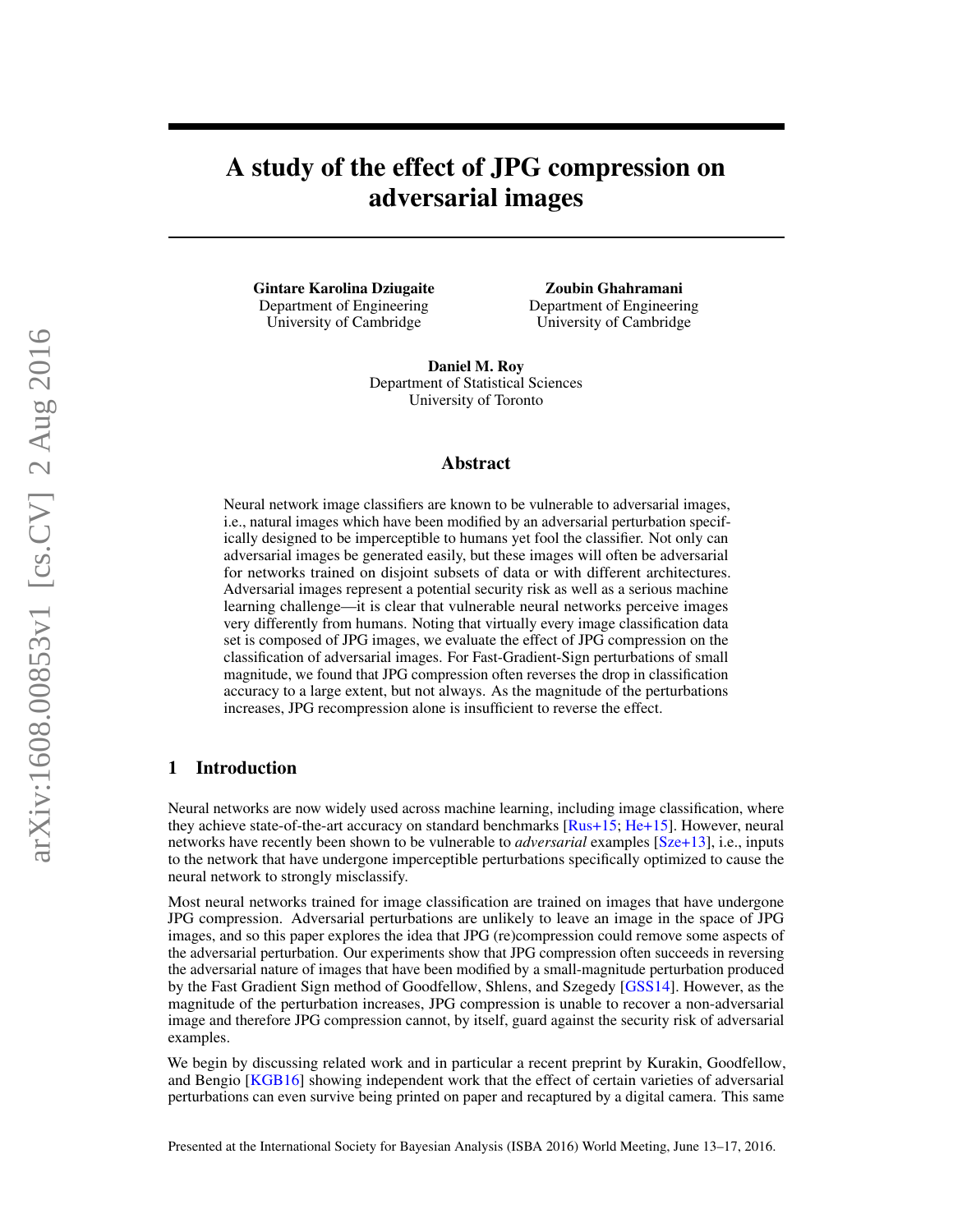preprint also reports on the effect of JPG compression quality on adversarial perturbations. Our experiments are complimentary, as we vary the magnitude of the perturbation.

# 2 Related Work

Szegedy et al. [\[Sze+13\]](#page-7-2) were the first to demonstrate adversarial examples: working within the context of image classification, they found the smallest additive perturbation  $\eta$  to an image x that caused the network to misclassify the image  $x + \eta$ . In their paper introducing the concept, they demonstrated the surprising phenomenon that adversarial examples generalized across neural networks trained on disjoint subsets of training data, as well as across neural networks with different architectures and initializations. Papernot et al.  $[Pap+16]$  exploited this property to demonstrate how one could construct adversarial examples for a network of an unknown architecture by training an auxiliary neural network on related data.

These findings highlight that adversarial examples pose a potential security risk in real-world applications of neural networks such as autonomous car navigation and medical image analysis. Adversarial examples also pose a challenge for machine learning, because they expose an apparently large gap between the inductive bias of humans and machines. In part due to both challenges, there has been a flood of work following the original demonstration of adversarial examples that attempts to explain the phenomenon and protect systems.

Goodfellow, Shlens, and Szegedy [\[GSS14\]](#page-6-0) argued that neural networks are vulnerable to adversarial perturbations due to the linear nature of neural networks and presented some experimental evidence that neural network classifiers with non-linear activations are more robust. Tabacof and Valle [\[TV15\]](#page-7-5) demonstrated empirically that adversarial examples are not isolated points and the neural networks are more robust to random noise than adversarial noise. Billovits, Eric, and Agarwala [\[BEA16\]](#page-6-1) visualized how adversarial perturbations change activations in a convolutional neural network. They also ran a number of experiments to better understand which images are more susceptible to adversarial perturbations depending on the magnitude of the classifier's prediction on clean versions of the image.

Several authors have proposed solutions to adversarial examples with mixed success [\[Pap+15;](#page-7-6) [GR14\]](#page-6-2). Gu and Rigazio  $\left[GR14\right]$  proposed the use of an autoencoder (AE) to remove adversarial perturbations from inputs. While the AE could effectively remove adversarial noise, the combination of the AE and the neural network was even less robust to adversarial perturbations. They proposed to use a contractive AE instead, which increased the size of the perturbation needed to alter the classifier's predicted class.

While most of the work has been empirical, Fawzi, Fawzi, and Frossard [\[FFF15\]](#page-6-3) gave a theoretical analysis of robustness to adversarial examples and random perturbations for binary linear and quadratic classifiers. They compute upper bounds on the robustness of linear and quadratic classifiers. The upper bounds suggests that quadratic classifiers are more robust to adversarial perturbations than linear ones.

A recent paper by Kurakin, Goodfellow, and Bengio [\[KGB16\]](#page-7-3) makes several significant contributions to the understanding of adversarial images. In addition to introducing several new methods for producing large adversarial perturbations that remain imperceptible, they demonstrate the existence of adversarial examples "in the physical world". To do so, Kurakin, Goodfellow, and Bengio compute adversarial images for the Inception classifier [\[Sze+15\]](#page-7-7), print these adversarial images onto *paper*, and then recapture the images using a cell-phone camera. They demonstrate that, even after this process of printing and recapturing, a large fraction of the images remain adversarial. The authors also experimented with multiple transformations of adversarial images: changing brightness and contrast, adding Gaussian blur, and varying JPG compression quality. This last aspect of their work relates to the experiments we report here.

## 3 Hypothesis

What is the nature of adversarial examples? Why do they exist? And why are they robust to changes in training data, network architecture, etc?

Adversarial perturbations are considered interesting because they are judged to be imperceptible by humans, yet they are (by definition) extremely perceptible to neural network classifiers, even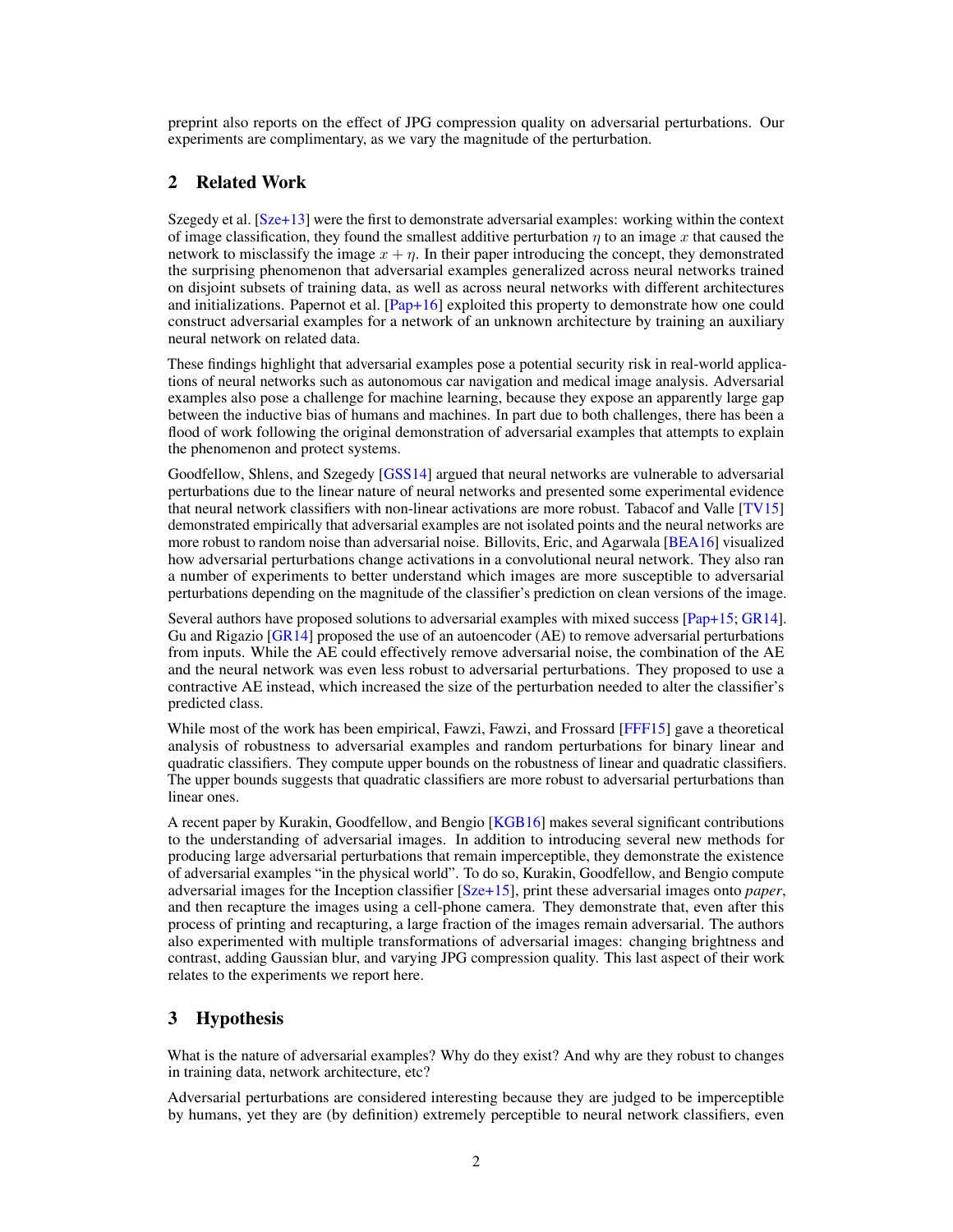

Figure 1: The red dots represent the data and the grey line the data subspace. The solid blue arrow is the adversarial perturbation that moves the data point  $x$  away from the data subspace and the dotted blue arrow is the projection on the subspace. In the case where the perturbation is approximately orthogonal to the JPG subspace, JPG compression brings the adversarial example back to the data subspace.

across a wide variety of training regimes. A basic hypothesis underlying this work is that, in any challenging high-dimensional classification task where the inputs naturally live in (or near) a complex lower-dimensional *data subspace*, adversarial examples will lie outside this data subspace, taking advantage of the fact that the training objective for the neural network is essentially agnostic to the network's behavior outside the data subspace.

Even if individual neural network classifiers were not robust to imperceptible perturbations, we might settle for a measure of confidence/credibility reporting high uncertainty on adversarial examples. In theory, we would expect confidence intervals or credible sets associated with neural network classifiers to represent high uncertainty on adversarial images *provided* that, outside the data subspace, there was disagreement among the family of classifiers achieving, e.g., high likelihood/posterior probability. In practice, efficient computational methods may not be able to determine whether there is uncertainty. The field has poor understanding of both issues. To date, no frequentist or Bayesian approach has demonstrated the ability to correctly classify or report high uncertainty on adversarial images.

At the very least, adversarial examples reflect the fact that neural network classifiers are relying on properties of the data different from those used by humans. In theory, even a classifier trained on a data set of diverging size might fall prey to adversarial examples if the training data live on a subspace. Techniques such as data augmentation (e.g., by adding noise or adversarial perturbations) would be expected to remove a certain class of adversarial examples, but unless the notion of "perceptible perturbation" is exactly captured by the data augmentation scheme, it seems that there will always be space for adversarial examples to exist.<sup>[1](#page-2-0)</sup>

Natural image classification is an example of a high-dimensional classification task whose inputs have low intrinsic dimension. Indeed, we can be all but certain that if we were to randomly generate a bitmap, the result would not be a natural image. On the other hand, humans are not affected by adversarial perturbations or other perturbations such as random noise, and so we introduce the notion of the *perceptual subspace*: the space of bitmaps perceived by humans as being natural images with some corruption. Empirical evidence suggests that neural networks learn to make accurate predictions inside the data subspace. Neural networks are also understood to be fairly resistant to random perturbations as these perturbations are understood to cancel themselves out [\[GSS14\]](#page-6-0). Neural networks classifiers work well, in part, due to their strong inductive biases. But this same bias means that a neural network may report strong predictions beyond the data subspace where there is

<span id="page-2-0"></span><sup>&</sup>lt;sup>1</sup>The extent to which humans are themselves susceptible to adversarial imagery is not well understood, at least by the machine learning community. Can small perturbations (e.g., in the mean-squared-error) cause human perception to change dramatically?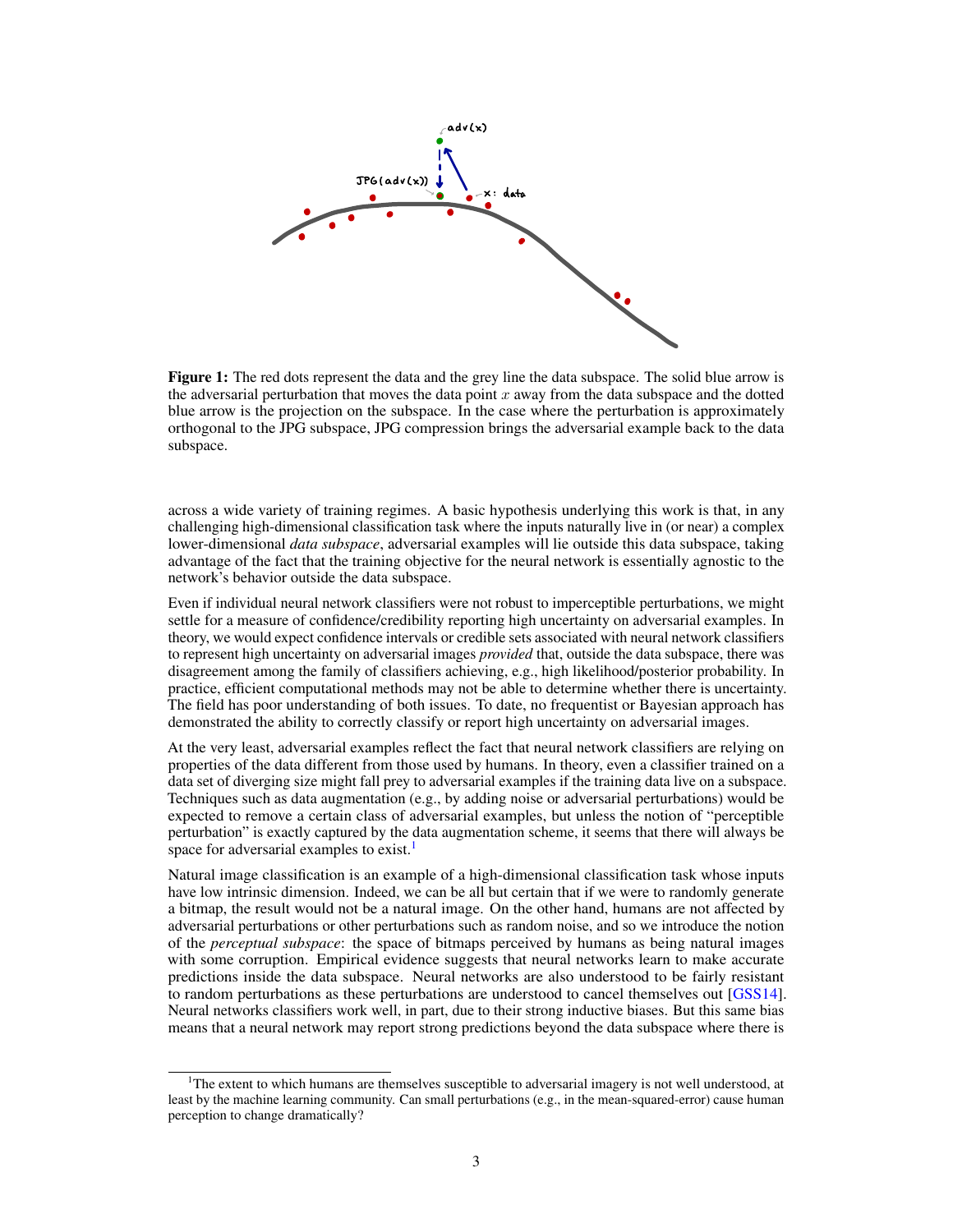no training data. We cannot expect sensible predictions outside the data subspace from individual  $classifiers.$ 

If we could project adversarial images back onto the data subspace, we could conceivable get rid of adversarial perturbations. Unfortunately, it is not clear whether it is possible to characterize or learn a suitable representation of the data subspace corresponding to natural images. We may, however, be able to find other lower-dimensional subspaces that contain the data subspace. To that end, note that most image classification data sets, like ImageNet [\[Rus+15\]](#page-7-0), are built from JPG images. Call this set of images the *JPG subspace*, which necessarily contains the data subspace. Perturbations of natural images (by adding scaled white noise or randomly corrupting a small number of pixels) are almost certain to move an image out of the JPG subspace and therefore out of the data subspace. While we cannot project on the data subspace, we can use JPG compression to "project" the perturbed images back onto the JPG subspace. We might expect JPG compression to reverse adversarial perturbations for several reasons: First, adversarial perturbations could be very sensitive and reversed by most image processing steps. (Our findings contradict this, as do the findings in [\[KGB16\]](#page-7-3).) Second, adversarial perturbations might be "orthogonal" to the JPG subspace, in which case we would expect the modifications to be removed by JPG compression. (Our findings for small perturbations do not contradict this idea, though larger perturbations are not removed by JPG compression. It would be interesting to evaluate the discrete cosine transformation of adversarial images to settle this hypothesis.) More study is necessary to explain our findings.

### 4 Empirical findings

We evaluated the effect of adversarial perturbations on the network's classification, and then studied how the classification was affected by a further JPG compression of the adversarial image. We measured the change at several different magnitudes of adversarial perturbation.

We used the pre-trained OverFeat network (Sermanet et al., 2013), which was trained on images from the 2012 ImageNet training set (1000 classes). The training images used to produce OverFeat underwent several preprocessing steps: they were scaled so that the smallest dimension was 256; then 5 random crops of size  $221 \times 221$  were produced; finally, the set of images (viewed as vectors) were then standardized to have zero mean and unit variance. (When we refer to standardization below, we are referring to the process of repeating precisely the same shift and scaling used to standardize the training data fed to OverFeat.) The OverFeat network is composed of ReLU activations and max pooling operations, 5 convolutional layers, and 3 fully connected layers.

For a (bitmap) image x, we will write  $JPG(x)$  to denote the JPG compression of x at quality level 75. For a network with weights w and input image x, let  $p_w(c|x)$  be the probability assigned to class c. Let  $\ell_x = \arg \max p_w(c|x)$  be the class label assigned the highest probability (which we will assume is unique). Then  $p_w(\ell_x|x)$  is the probability assigned to this label.

To generate adversarial examples, we used the Fast Gradient Sign method introduced by Goodfellow, Shlens, and Szegedy [\[GSS14\]](#page-6-0). Let  $w$  represent the pre-trained weights of the OverFeat network. The Fast Gradient Sign perturbation is calculated by scaling the element-wise sign of the gradient of the training objective  $J(x, w, y)$  with respect to the image x for the label  $y = \ell_x$ , i.e.,

$$
\eta_{\epsilon}(x) = \frac{\epsilon}{255} \operatorname{sign}(\nabla_{x'} J(x', w, y) \mid_{x'=x, y=\ell_x})
$$

and thus

$$
Adv_{\epsilon}(x) = x + \eta_{\epsilon}(x) \tag{1}
$$

The image gradient  $\nabla_{x'}J(x', w, y)$  can be efficiently computed using back propagation. In our experiments with the OverFeat network, we used  $\epsilon \in \{1, 5, 10\}$ . See Fig. [2](#page-4-0) for several examples of images after adversarial perturbations of increasing magnitudes.

<span id="page-3-0"></span><sup>&</sup>lt;sup>2</sup> One would hope that, even if individual neural networks achieving high posterior probability suffered from adversarial perturbations, networks sampled from a Bayesian posterior would disagree on the classification of an input outside the data subspace, representing uncertainty. However, our experiments with current scalable approximate Bayesian neural network methods (namely, variants of stochastic gradient Langevin dynamics [\[WT11;](#page-7-8) [Li+15\]](#page-7-9)) revealed that Bayesian neural networks report confident misclassifications on adversarial examples. It is worth evaluating other approximate inference frameworks.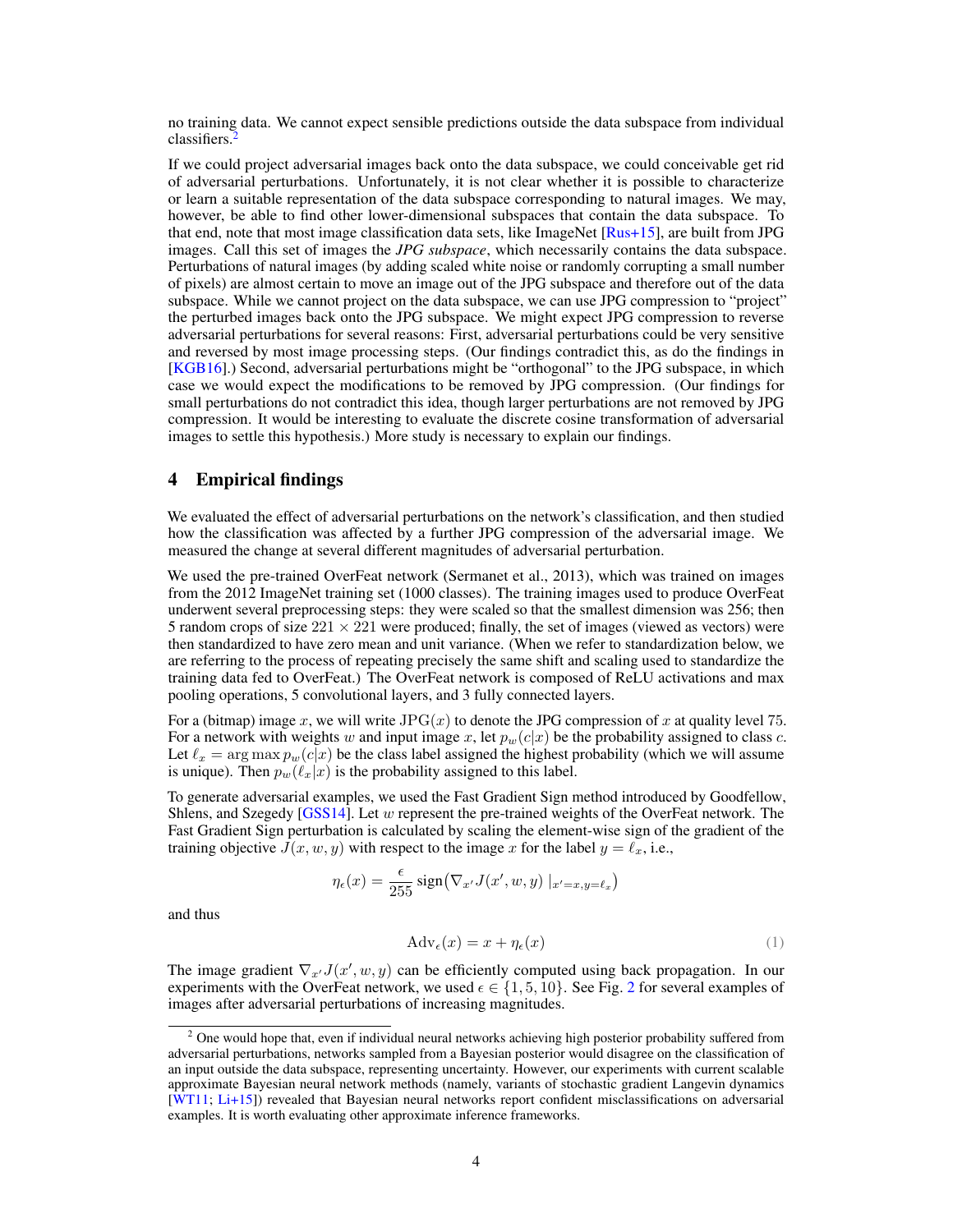<span id="page-4-0"></span>

Figure 2: (*first*) Original image x, with label "agama" assigned 0.99 probability; (*second*) Adversarial image  $\text{Adv}_{\epsilon}(x)$ , where  $\epsilon = 1$ , with label "rock crab" assigned 0.93 probability and label "agama" assigned  $6 \times 10^{-5}$  probability; (*third and fourth*) Adversarial images  $\text{Adv}_{\epsilon}(x)$  with  $\epsilon$  set to 5 and 10. Both assign probability  $\approx 0$  to "agama". However, adversarial noise becomes apparent; (*last*) JPG compression of the adversarial image, JPG( $\text{Adv}_{\epsilon}(x)$ ) with  $\epsilon = 1$ , with label "agama" assigned 0.96 probability.

For each image  $x$  in the ImageNet validation set, we performed the following steps:

- 1. Scale x so that its smallest dimension is 256; crop to the centered  $221 \times 221$  square region; and then standardize;
- 2. Compute  $\text{Adv}_{\epsilon}(x)$  using the Fast Gradient Sign method, with  $\epsilon \in \{1, 5, 10\};$
- 3. Compute  $JPG(\text{Adv}_{\epsilon}(x))$  using the save method from Torch7's image package;
- 4. Compute the OverFeat network predictions for all images: original x, adversarial  $\text{Adv}_{\epsilon}(x)$ ; and compressed JPG( $\text{Adv}_{\epsilon}(x)$ ).

For an image x, we will refer to  $p_w(\ell_x|x)$  as its *top-label probability* and, more generally, for a transformation f acting on images, we will refer to  $p_w(\ell_x|f(x))$  as the *top-label probability after transformation* f.

Fig. [3](#page-5-0) gives a coarse summary of how JPG compression affects adversarial examples, while Fig. [4](#page-6-4) gives a more detailed picture at the level of individual images for the case of perturbations of magnitude  $\epsilon = 1$ . We will now explain these figures in turn.

Fig. [3](#page-5-0) reports statistics on the top-label probability under various transformations for every image in the validation set . The first boxplot summarizes the distribution of the top-label probability for the validation images when no perturbations have been made. As we see, the network assigns, on average, 0.6 probability to the most probable label and the interquartile range lies away from the extremes 0 and 1. While we might consider JPG (re)compression to be a relatively innocuous operation, the second boxplot reveals that JPG compression already affects the top-label probability negatively. The third boxplot summarizes the top-label probability under an adversarial transformation of magnitude  $1/255$ : the mean probability assigned to the top label  $\ell_x$  drops from approximately 0.6 to below 0.15. The top-label probability after JPG compression of the adversarial images increases back towards the levels of JPG compressed images, but falls short: the mean recovers to just over 0.4. Larger adversarial perturbations (of magnitude  $5/255$  and  $10/255$ ) cause more dramatic negative changes to the top-label probability. Moreover, JPG compression of these more perturbed images is not effective at reversing the adversarial perturbation: the top-label probability remains almost unchanged, improving only slightly.

The scatter plots in Fig. [4](#page-6-4) paint a more detailed picture for small advesarial perturbations ( $\epsilon = 1$ ). In every scatter plot, a point  $(p_1, p_2)$  specifies the top-label probability under a pair  $(f_1, f_2)$  of transformations, respectively. In the first plot, we see the effect of JPG compression on the top-label probability, which can be combined with the second boxplot in Fig. [3](#page-5-0) to better understand the effect of JPG compression on a neural networks top-label probability assignments. In short, JPG compression can lower and raise the top-label probability, although the mean effect is negative, and JPG compression affects images with high top-label probabilities least. The bottom-left plot shows the strong negative effect of the adversarial perturbation on the top-label probability, which can be contrasted with the top-middle plot, where we see that the top-label probabilities recover almost to the level of the original images after JPG recompression. (C.f., boxplots 2 and 4 in Fig. [3.](#page-5-0))

If JPG compression were a good surrogate for projection onto the data subspace, we would expect the top-label probabilities to recover to the level of the top-label probabilities for  $JPG(x)$ . This is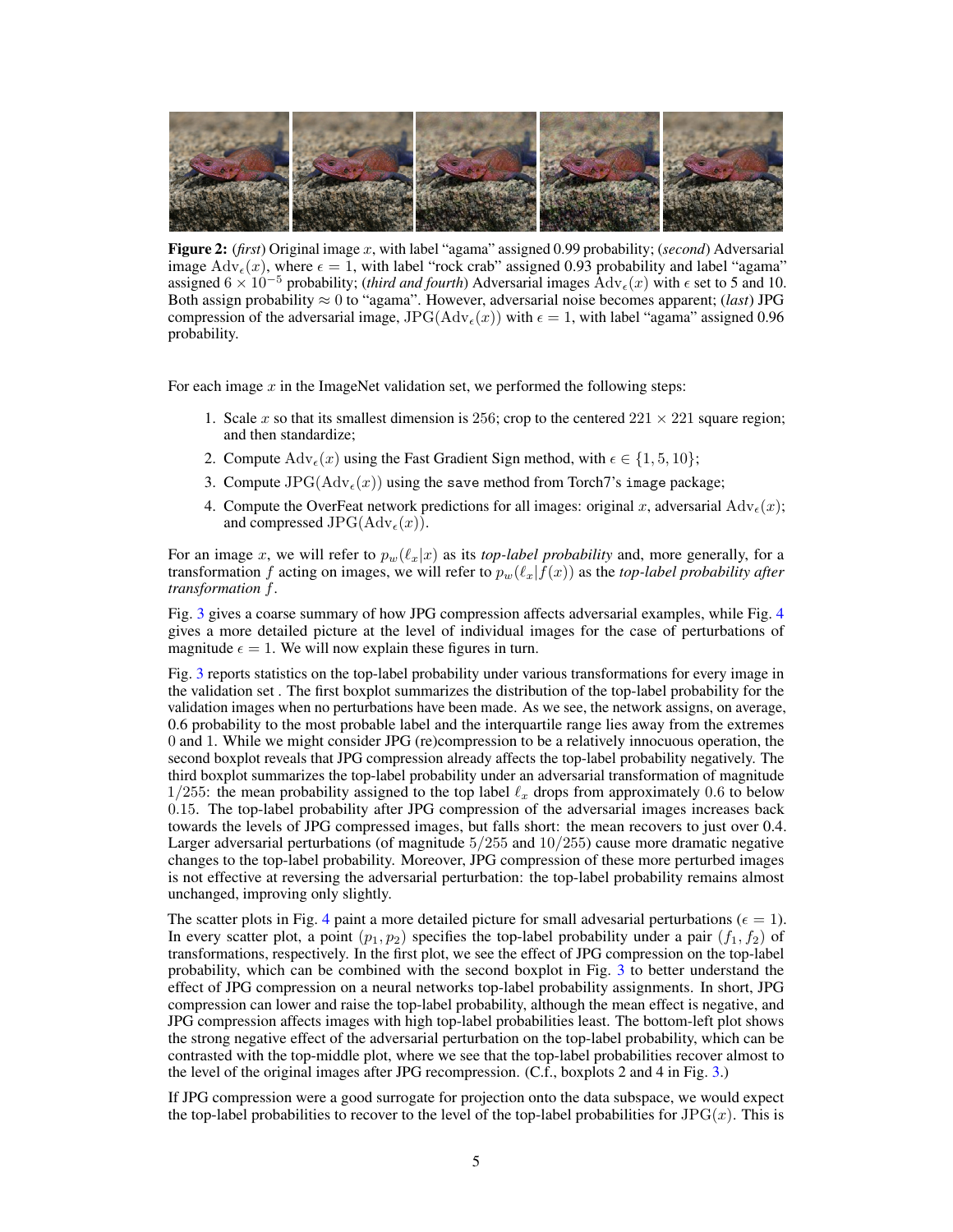<span id="page-5-0"></span>

Figure 3: The top-label probabilities, i.e., the *predicted probability* (y-axis) assigned to the most likely class  $\ell_x$ , after various transformations  $x \mapsto f(x)$ . The red horizontal line in each box plots is the average top-label probability. The solid red line is the median, the box represents the interquartile range, and the whiskers represent the minimum and maximum values, excluding outliers. Labels along the bottom specify the transformation  $f(x)$  applied to the image x before measuring the top-label probability.

not quite the case, even for small perturbations ( $\epsilon = 1$ ), although the adversarial nature of these images is often significantly reduced. For larger perturbations, the effect of JPG compression is small. (This agrees with the finding by Kurakin, Goodfellow, and Bengio [\[KGB16\]](#page-7-3) that Fast Gradient Sign perturbations are quite resilient to image transformations, including JPG compression.)

Does the improvement for small perturbations yielded by JPG compression depend on the specific structure of JPG compression or could it be mimicked with noise sharing some similar statistics? To test this hypothesis, we studied the effect on top-label probabilities after adding a random permutation of the vector representing the effect of JPG compression. More precisely, let P be a random permutation matrix. We tested the effect of the perturbation

$$
\eta_{\text{IPG}}(x) = P\Delta(\text{Adv}_{\epsilon}(x)), \quad \text{where } \Delta(x') = \text{JPG}(x') - x', \tag{2}
$$

which we call *JPG noise*. Thus, we studied the top-label probabilities for images of the form

$$
JPGnoise(Adv\epsilon(x)) = Adv\epsilon(x) + \eta_{JPG}(x).
$$
\n(3)

By construction, JPG noise shares every permutation-invariant statistics with JPG compression, but loses, e.g., information about the direction of the JPG compression modification. The last box plot in Fig. [3](#page-5-0) shows that adversarial images remain adversarial after adding JPG noise: indeed, the average predicted probability for  $\ell_x$  is even lower than for adversarial images (second box plot).

Table [1](#page-7-10) summarizes classification accuracy and mean top-label probabilities after various transformations applied to images in the ImageNet validation set. (C.f., Fig. [3.](#page-5-0)) Notice that the accuracy drops dramatically after adversarial perturbation. JPG compression increases the accuracy substantially for small perturbations ( $\epsilon = 1$ ), however, the accuracy is still lower than on clean images. For larger adversarial perturbations ( $\epsilon \in \{5, 10\}$ ), JPG compression does not increase accuracy enough to represent a practical solution to adversarial examples.

## 5 Conclusion

Our experiments demonstrate that JPG compression can reverse small adversarial perturbations created by the Fast-Gradient-Sign method. However, if the adversarial perturbations are larger, JPG compression does not reverse the adversarial perturbation. In this case, the strong inductive bias of neural network classifiers leads to incorrect yet confident misclassifications. Even the largest perturbations that we evaluated are barely visible to an untrained human eye, and so JPG compression is far from a solution. We do not yet understand why JPG compression reverses small adversarial perturbations.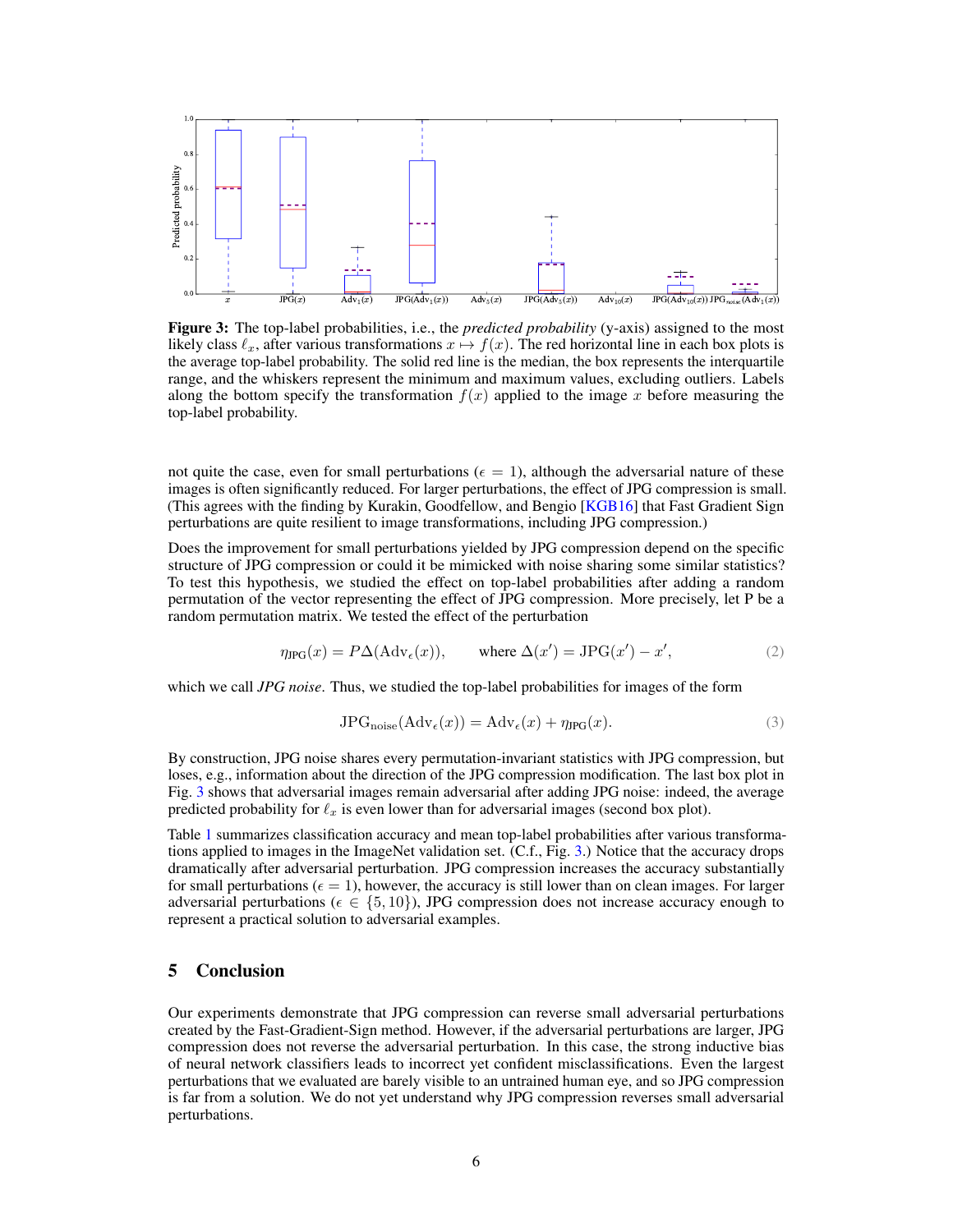<span id="page-6-4"></span>

**Figure 4:** In every scatter plot, every validation image x is represented by a point  $(p_1, p_2)$ , which specifies the top-label probabilities  $p_j = p_w(\ell_x | f_j(x))$  under a pair  $(f_1, f_2)$  of modifications of the image, respectively. All adversarial perturbations in these figures were generated with magnitude  $\epsilon = 1$ . Along the top row, the x-axis represents the top-label probability for a clean image. (*top left*) The plot illustrates the effect of JPG compression of a natural image. The predictions do change, but on average they lie close to the diagonal and do not change the top-label probability appreciably; (*top middle*) If JPG compression of the adversarial image removed adversarial perturbations, we would expect this plot to look like the one to the left. While they are similar (most points lie around the diagonal), more images lie in the lower right triangle, suggesting that the adversarial perturbations are sometimes not removed or only partially removed. (*top right*) Adding JPG noise does not reverse the effect of adversarial perturbations: indeed, points lie closer to the lower axis than under a simple adversarial modification; (*bottom left*) The top-label probabilities after adversarial perturbation drops substantially on average; (*bottom right*) This plot complements the top-middle plot. Most of the points lie on the upper left triangle, which suggests that JPG compression of an adversarial image increases the top-label probability and partially reverses the effect of many adversarial perturbations.

#### Acknowledgments

ZG acknowledges funding from the Alan Turing Institute, Google, Microsoft Research and EPSRC Grant EP/N014162/1. DMR is supported in part by a Newton Alumni grant through the Royal Society.

#### References

- <span id="page-6-1"></span>[BEA16] C. Billovits, M. Eric, and N. Agarwala. *Hitting Depth: Investigating Robustness to Adversarial Examples in Deep Convolutional Neural Networks*. [http://cs231n.stanford.edu/reports2016/](http://cs231n.stanford.edu/reports2016/119_Report.pdf) [119\\_Report.pdf](http://cs231n.stanford.edu/reports2016/119_Report.pdf). 2016.
- <span id="page-6-3"></span>[FFF15] A. Fawzi, O. Fawzi, and P. Frossard. "Analysis of classifiers' robustness to adversarial perturbations". arXiv:1502.02590 (2015).
- <span id="page-6-2"></span>[GR14] S. Gu and L. Rigazio. "Towards Deep Neural Network Architectures Robust to Adversarial Examples". arXiv:1412.5068 (2014).
- <span id="page-6-0"></span>[GSS14] I. J. Goodfellow, J. Shlens, and C. Szegedy. "Explaining and Harnessing Adversarial Examples". arXiv:1412.6572 (2014).